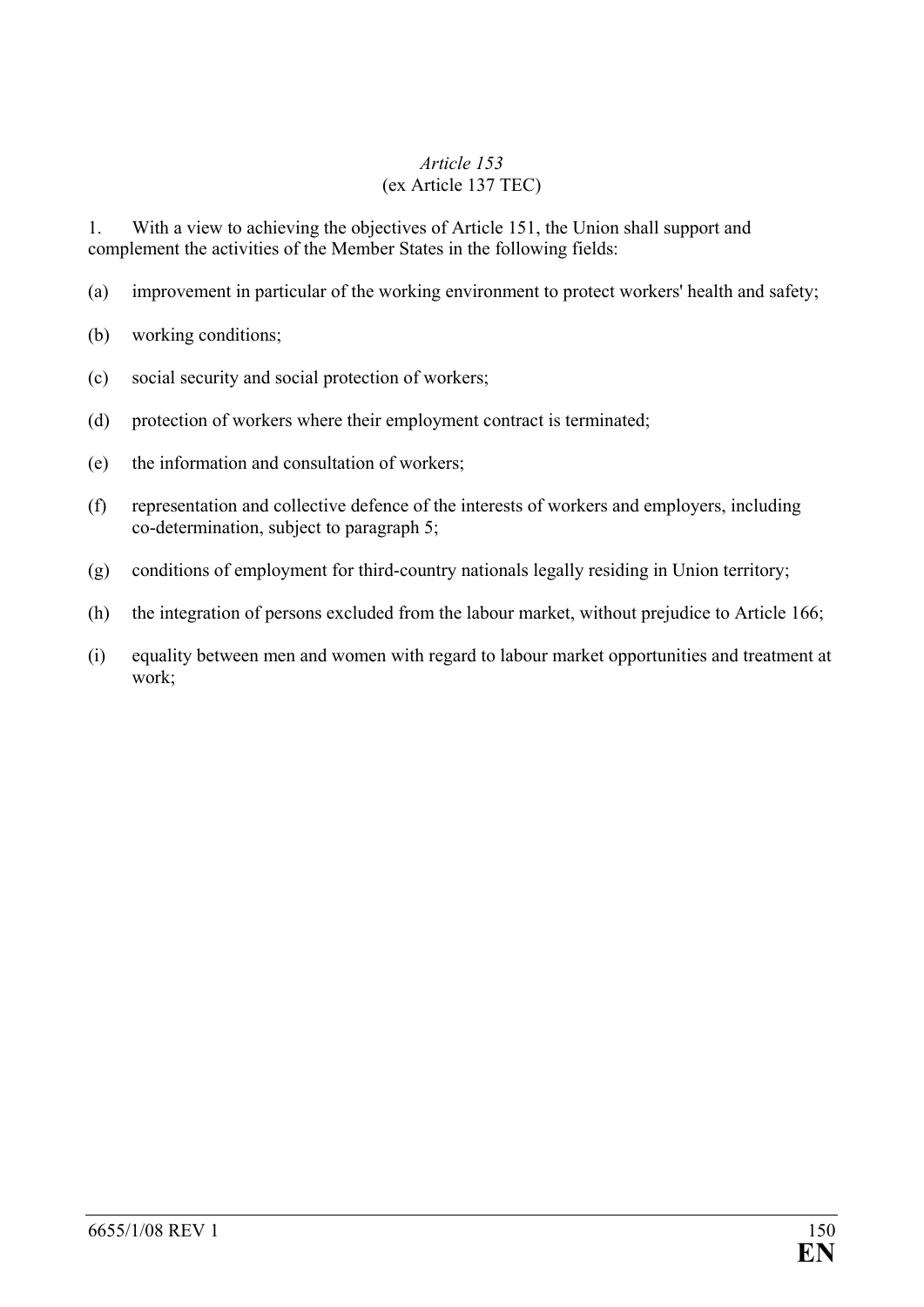- (j) the combating of social exclusion;
- (k) the modernisation of social protection systems without prejudice to point (c).
- 2. To this end, the European Parliament and the Council:
- (a) may adopt measures designed to encourage cooperation between Member States through initiatives aimed at improving knowledge, developing exchanges of information and best practices, promoting innovative approaches and evaluating experiences, excluding any harmonisation of the laws and regulations of the Member States;
- (b) may adopt, in the fields referred to in paragraph 1(a) to (i), by means of directives, minimum requirements for gradual implementation, having regard to the conditions and technical rules obtaining in each of the Member States. Such directives shall avoid imposing administrative, financial and legal constraints in a way which would hold back the creation and development of small and medium-sized undertakings.

The European Parliament and the Council shall act in accordance with the ordinary legislative procedure after consulting the Economic and Social Committee and the Committee of the Regions.

In the fields referred to in paragraph  $1(c)$ ,  $(d)$ ,  $(f)$  and  $(g)$ , the Council shall act unanimously, in accordance with a special legislative procedure, after consulting the European Parliament and the said Committees.

The Council, acting unanimously on a proposal from the Commission, after consulting the European Parliament, may decide to render the ordinary legislative procedure applicable to paragraph  $1(d)$ , (f) and (g).

3. A Member State may entrust management and labour, at their joint request, with the implementation of directives adopted pursuant to paragraph 2, or, where appropriate, with the implementation of a Council decision adopted in accordance with Article 155.